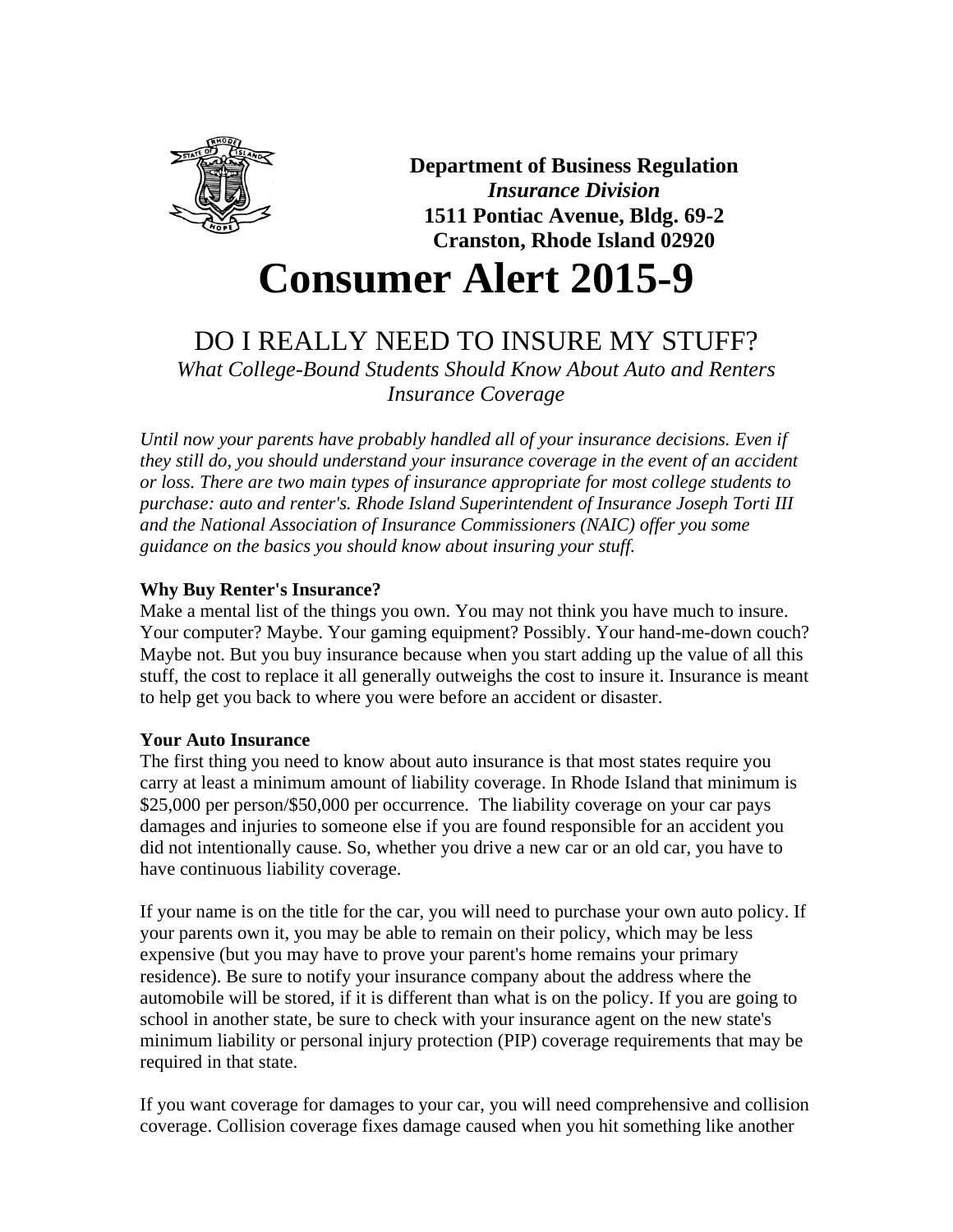car, or if somebody hits you. Comprehensive coverage is for just about everything else – like hail damage or hitting a deer. You will have to pay for part of the repairs – that is your deductible and the amount you are going to have to pay is listed on your insurance card. Speaking of an insurance card, the insurance follows the vehicle and not the driver. Always make sure that your insurance card is in the car and if you let a friend borrow the car, make sure they know where to find the card.

#### **If an Accident Happens – What do I do?**

If you are in an accident, it is important to get certain information from the other driver. It is also important not to give the other driver too much information about yourself or your parents. Do not admit fault for an accident. The NAIC has a free smartphone app that helps you know what information to get following an accident. Download it here for [Android](https://play.google.com/store/apps/details?id=org.naic.android.wreckcheck&feature=search_result#?t=W251bGwsMSwyLDEsIm9yZy5uYWljLmFuZHJvaWQud3JlY2tjaGVjayJd) and here for [iPhone.](https://itunes.apple.com/us/app/wreckcheck/id543290503?ls=1&mt=8)

A word of caution about accidents: When your car is damaged in an accident, that information goes on a special insurance report called a C.L.U.E. report. Insurance companies can access that information. In Rhode Island this information could affect your premium for the next three years.

#### **Your Home Away from Home**

Renter's insurance covers the stuff in your apartment or dorm room (but just your possessions, not your roommate's stuff). Like your auto insurance, it also covers your liability if you negligently hurt someone or something. It also covers your personal property that may be stolen from your car or taken from your backpack while you study at the library

If you live in the dorm, it is likely your parent's homeowner's insurance will cover your stuff, but there may be a limit on what is covered. So if you buy a new computer or a gaming system, make sure your parents know so they can talk with their insurance agent about making sure there is adequate coverage.

If you live in an apartment or share a rental house, your name is probably on the lease, which means the policy will be in your name and you are responsible for any losses. The policy will cover a set amount of stuff that you own. It also covers your liability if somebody gets hurt at your place.

It is also important to know the difference between actual cash-value and replacement cost coverage. Actual cash-value coverage will reimburse the renter for the cost of personal property at the time of the claim, minus the deductible. Replacement cost coverage will reimburse the full value of the new item after you purchase it and submit your receipts.

There are things that you may be considering purchasing that could be excluded from your liability coverage – such as certain breeds of dogs or a trampoline that sounded fun when you saw it on Craigslist. You should talk with your parents or insurance agent before adding major, potentially hazardous stuff to your collection. Also, if you are throwing a party, you need to know it is possible you could be held liable for accidents that happen after someone's been drinking at your house.